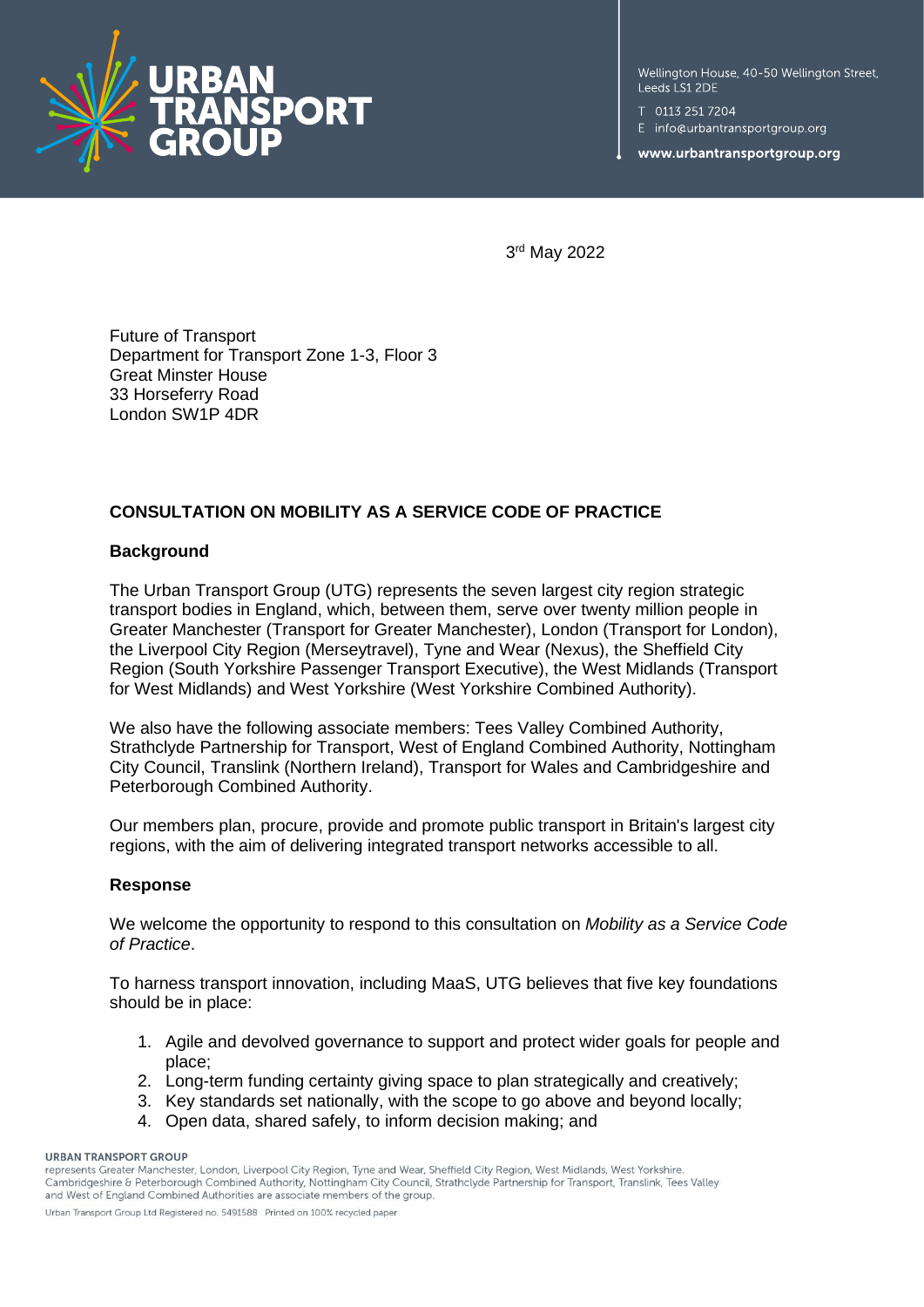5. Freedom to test new approaches on the ground.

A MaaS code of practice that embeds these foundations will enable city regions to grasp the opportunities that MaaS presents to support sustainable transport options.

A MaaS code of practice offers an opportunity to ensure that the industry is working towards common goals, standards and sharing agreements and, in turn, enable MaaS to deliver for end users. City region transport authorities will benefit from a MaaS code of practice in terms of supporting their ways of working with other stakeholders involved in the development of MaaS.

Key ways that a MaaS code of practice could be relevant for a range of stakeholders (Q4) include:

- Supporting innovation while ensuring that wider public policy goals are not undermined (e.g. increasing motorised travel such as taxis or ride hailing, at the expense of public transport or active travel).
- Helping public authorities to ensure that commercial providers are helping to meet wider public policy goals (including reducing congestion and air pollution; improving health; and increasing public transport and active travel use).
- Fostering collaboration between public authorities, MaaS providers and transport operators.
- Encouraging MaaS providers to support a range of transport users including people on low incomes, disabled people and those who might not be confident using a digital platform.

A MaaS code of practice could establish who is responsible for consumer rights, particularly in terms of multi-operator and multi-modal journeys. For example, if one stage of the journey fails and connections are missed, who is responsible for the rights of the consumer in this case. This would help to ensure consumer confidence in MaaS offerings and ensure that it presents and attractive and viable alternative to private car use. (Q5)

A code of practice could help to ensure data quality by stating minimum standards, supporting all stakeholders to ensure that data quality is not a barrier to the development and implementation of MaaS. A code of practice should support transport authorities in accessing data from MaaS providers, which can inform improvements to transport services or enable the achievement of other public policy goals. (Q6)

There are a range of challenges that impact on the ability of stakeholders to share data. In particular, commercial sensitivity concerns and protection of personal data are often cited as barriers. A MaaS code of practice could set out a framework to ensure that commercial and personal data can be protected whilst ensuring that data can be shared to support the delivery of, and improvements to, services. Meeting the needs of transport customers should be the priority and that should include protecting data but also ensuring that services meet their needs (Q12-13).

Multi-modal ticketing products already exist in the city regions including M-card in West Yorkshire and Pop card in Tyne and Wear. The problem is that they are often priced uncompetitively and are not promoted by rail and bus operators who prefer to focus on their own ticketing products. This is due to bus deregulation and rail privatisation. The introduction of franchising of bus networks (and to some extent Enhanced Partnerships elsewhere) as well as the reforms of the national rail network should help address some of these challenges.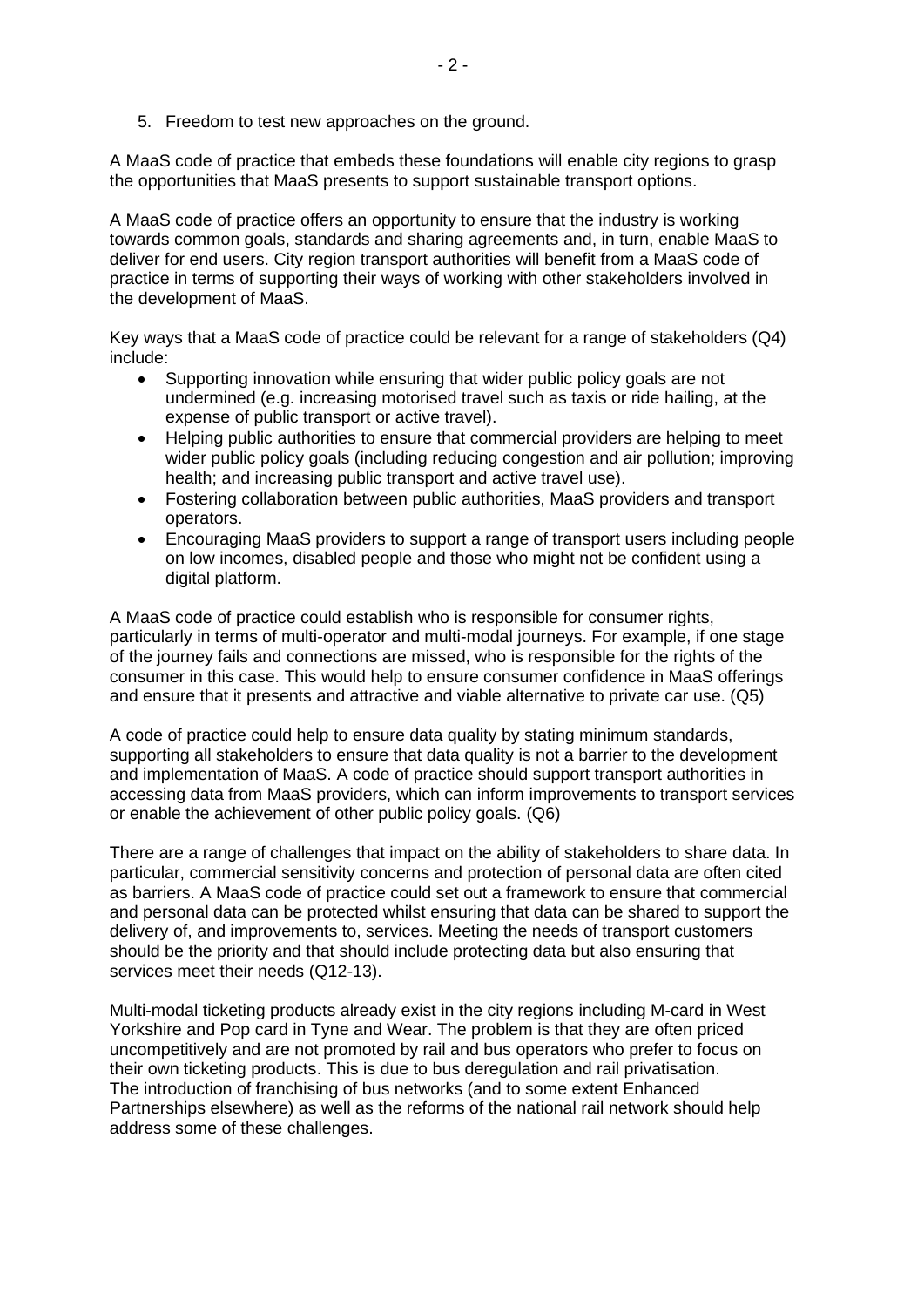There is an additional challenge relating to new technologies and business models (such as daily capped ticketing using mobile phone apps and bankcards) where the back office and commercial arrangements are not established to allow for multi-operator or multimodal ticketing. The Government's current approach risks failing to address these challenges as it is siloed into a contactless ticketing programme for rail and a multioperator system for bus. There is no specific plan or programme for multi-modal ticketing which remains a longer term goal. If there is no specific plan for multi-modal public transport ticketing then there is by extension no plan for how MaaS products could also be integrated (Q17).

The risk is that (as has happened hitherto) the approach to ticketing in GB continues to be fragmented with progress slow and haphazard with multiple initiatives, products and technologies leading to incompatibilities and sub-optimal outcomes (Q18).

Historically, providing multi-modal and multi-operator ticketing has been challenging in a deregulated, fragmented and privatised transport market (Q19, see also responses to Q17-18).

It is important that MaaS providers ensure that their systems are accessible and inclusive to all users, from the information provided, the journeys offered through to the booking and payment options available. This may include, for example, offering information in multiple formats, ensuring that journey information includes assistance available and making sure that there are payment options available to those without a bank account (e.g., payment by SMS or in cash). It will be important to ensure that the best transport deals, information and packages are available to all through multiple channels – not just to those with smart phones and bank accounts (Q21).

Co-designing services with a range of users will help to ensure that the platform meets the needs of all users (Q20-21). The code of practice could set out guidelines for co-design processes with a range of user groups and accessibility professionals to help MaaS providers and other stakeholders to ensure that their services are accessible and inclusive (Q22-24).

MaaS platforms can encourage sustainable transport options by presenting them first, showing their full cost comparison (for example by fully capturing the costs of driving, not just fuel / parking costs) and by nudging people to choose these options with rewards.

A MaaS trial in Greater Manchester provided nudges to encourage people to walk or cycle and a quarter of these nudges were accepted by users. Following the trial, 26 per cent of participants were more willing to use public transport and 21 per cent were more willing to walk and cycle<sup>1</sup>.

Displaying carbon data for different journey choices is also a valuable opportunity for MaaS platforms. A code of practice could set out guidance for these kinds of interventions and other personalisation options (e.g., suggesting the best transport options based on weather, pollen count, how busy a route is or other user preferences) (Q28-29).

At the heart of a MaaS code of practice should be the principle that MaaS should encourage more sustainable transport and improve the customer experience. A code of practice should also ensure that transport authorities are enabled to engage with

<sup>1</sup> [Manchester road tests MaaS -](https://www.smartcitiesworld.net/special-reports/special-reports/manchester-road-tests-maas) Smart Cities World